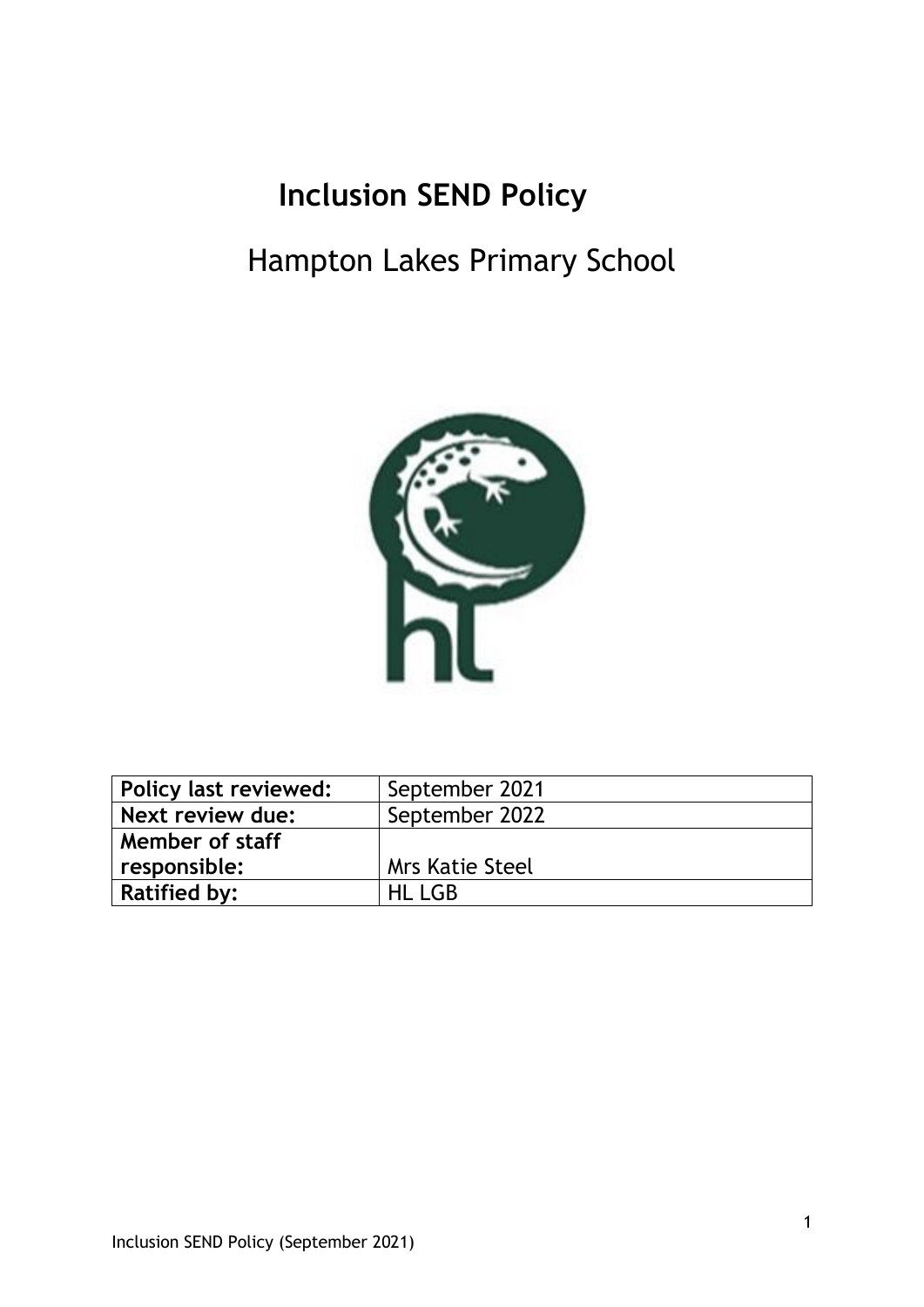## **1.0 Legislation**

This policy complies with the guidance in *Statutory Instrument: Special Educational Needs (Information) Regulations (Clause 65).* It is intended as guidance for staff, parent/carers and children with reference to the following guidance documents:

- *SEN Code of Practice (which includes SEN provisions of the SEN and Disability Act 2001), September 2014;*
- *Ofsted Section 5 Inspection Framework, April 2014;*
- *Ofsted SEN Review 2010, 'A Statement is not enough';*
- *Equality Act 2010;*
- *Children & Families Act 2014;*
- *The National Curriculum in England (July 2014);*
- *Safeguarding Policy;*
- *Accessibility Plan;*
- *Teachers Standards 2012.*

# **2.0 General Statement of Principles**

As a trust of schools our overarching values are "People and Learning" and at Hampton Lakes we believe that children should "Live, Love and Learn". We aim to create an atmosphere of encouragement, acceptance, respect and understanding of individual needs, in which all children can maximise their potential. We will endeavour to make every effort to achieve an environment that does not discriminate against any child regardless of disability or special educational need.

## **3.0 Aims and Objectives**

- To appreciate that each of our children is a unique person, "who is constantly learning and can be resilient, capable, confident and self-assured" (Statutory Framework for the Early Years Foundation Stage 2017)
- To 'promote children's self-esteem and emotional well-being and help them to form and maintain worthwhile relationships based on respect for themselves and others' *(National Curriculum 2014)*
- As far as practicable and reasonable, we endeavour to achieve access to the curriculum and school activities for all pupils
- To achieve high levels of attainment and excellent rates of progress for all
- To provide a caring environment within which children can learn and develop to reach their potential
- To celebrate the achievements of all children through academic achievement, extracurricular or enrichment activities
- To see and value children as individuals with differing interests, knowledge and skills
- To see pupil support as additional to the differentiated learning opportunities already provided in the classroom
- To ensure the identification of all children requiring SEN/D provision as early as possible in their school career and a clear system of assessment – plan – review
- To work closely with children and parents/carers as partners and actively involve them in the graduated approach to SEND
- To work closely with other agencies such as Health, Social Care and the Local Authority
- To carefully map provision for all vulnerable learners and ensure staff deployment, resource allocation and choice of interventions has positive impact; maintain a clear and transparent record of the use of resources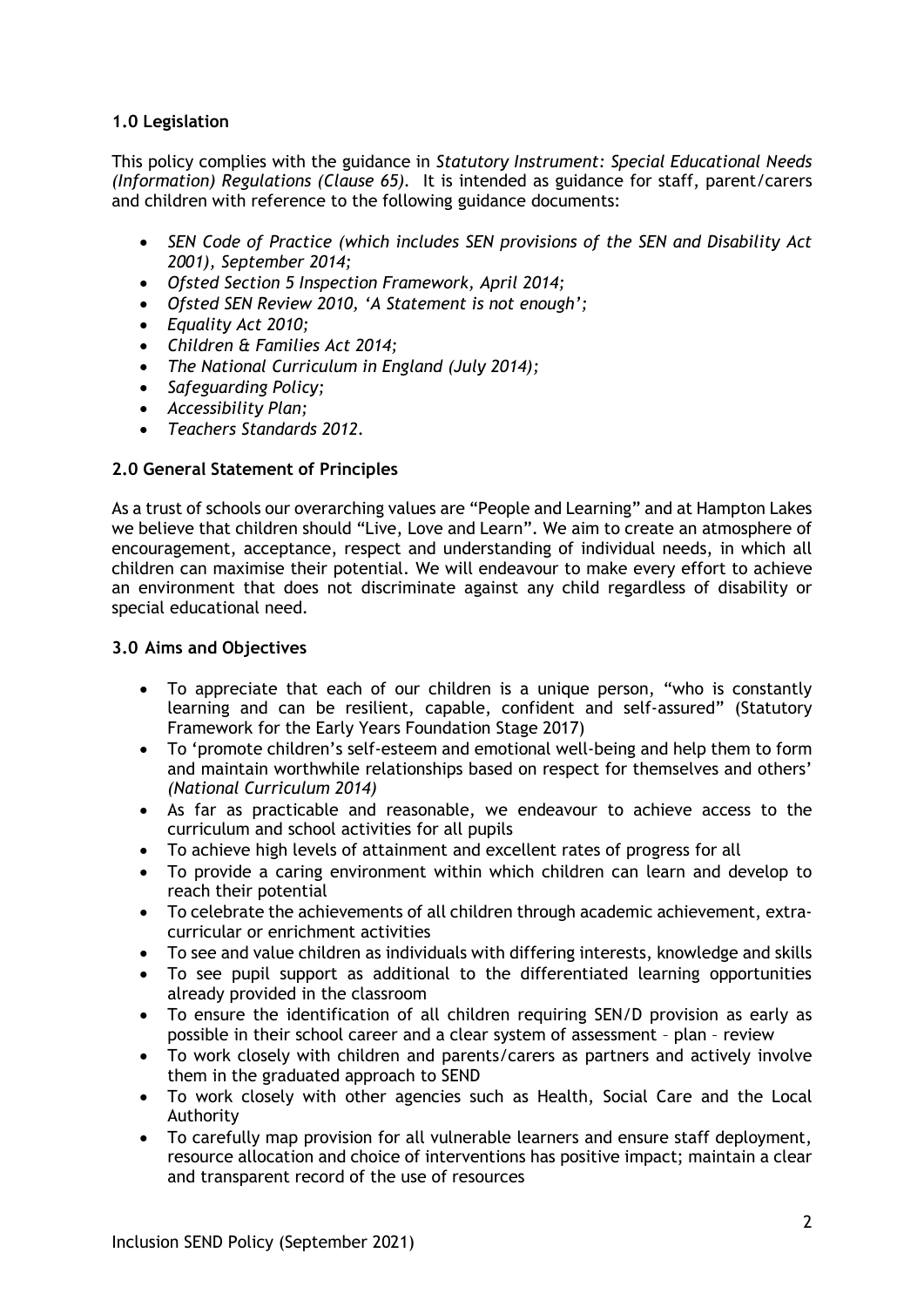• To achieve a high level of staff expertise, to meet student need, by providing targeted continuing professional development.

## **4.0 The Definition of Special Educational Needs and Disabilities**

Children and young people have special educational needs if they have a learning difficulty, which calls for special educational provision to be made for them that is in **addition to**, or **different from,** differentiated curriculum and teaching plans. In addition, Hampton Lakes Primary School regards children as having a learning difficulty if they have significantly greater difficulty in learning than the majority of students of the same age. Children are not regarded as having a learning difficulty solely because the language of their home is different from the language in which they will be taught.

A pupil has a disability if he/she has a physical or mental impairment, which has a long term effect on his/her ability to carry out normal day-to-day activities (from the definition in the Disability and Equality Act 2010). This definition provides a relatively low threshold and includes more children than many realise: 'long-term' is defined as 'a year or more' and 'substantial' is defined as 'more than minor or trivial'. This definition includes sensory impairments such as those affecting sight or hearing, and long-term health conditions such as asthma, diabetes, epilepsy and cancer. Children and young people with such conditions do not necessarily have SEN, but where a disabled child or young person requires special educational provision they will also be covered by the SEN definition.

## **5.0 Arrangements for SEN at Hampton Lakes Primary School**

## **5.1 Admissions**

Hampton Lakes will not discriminate on the grounds of SEN or disability. It fully supports the Admissions Code, agreed in partnership with the Local Authority. Children who have an EHCP that names Hampton Lakes Primary School will be admitted provided it is the view of both the school and the Local Authority that the pupil's needs can be met and that an efficient and effective education can be provided to enable the student to make good or better progress. (*See Admissions Policy)*

## **5.2 Roles and Responsibilities**

## **5.2.1 SENCo**

The Deputy Head of School maintains the responsibility for the quality and provision of SEN/D and is awaiting accreditation as a qualified SENCO.

The SENCO is responsible for reporting regularly to the Head of School and Governing Body on the effectiveness of this policy, including the achievement and progress of students.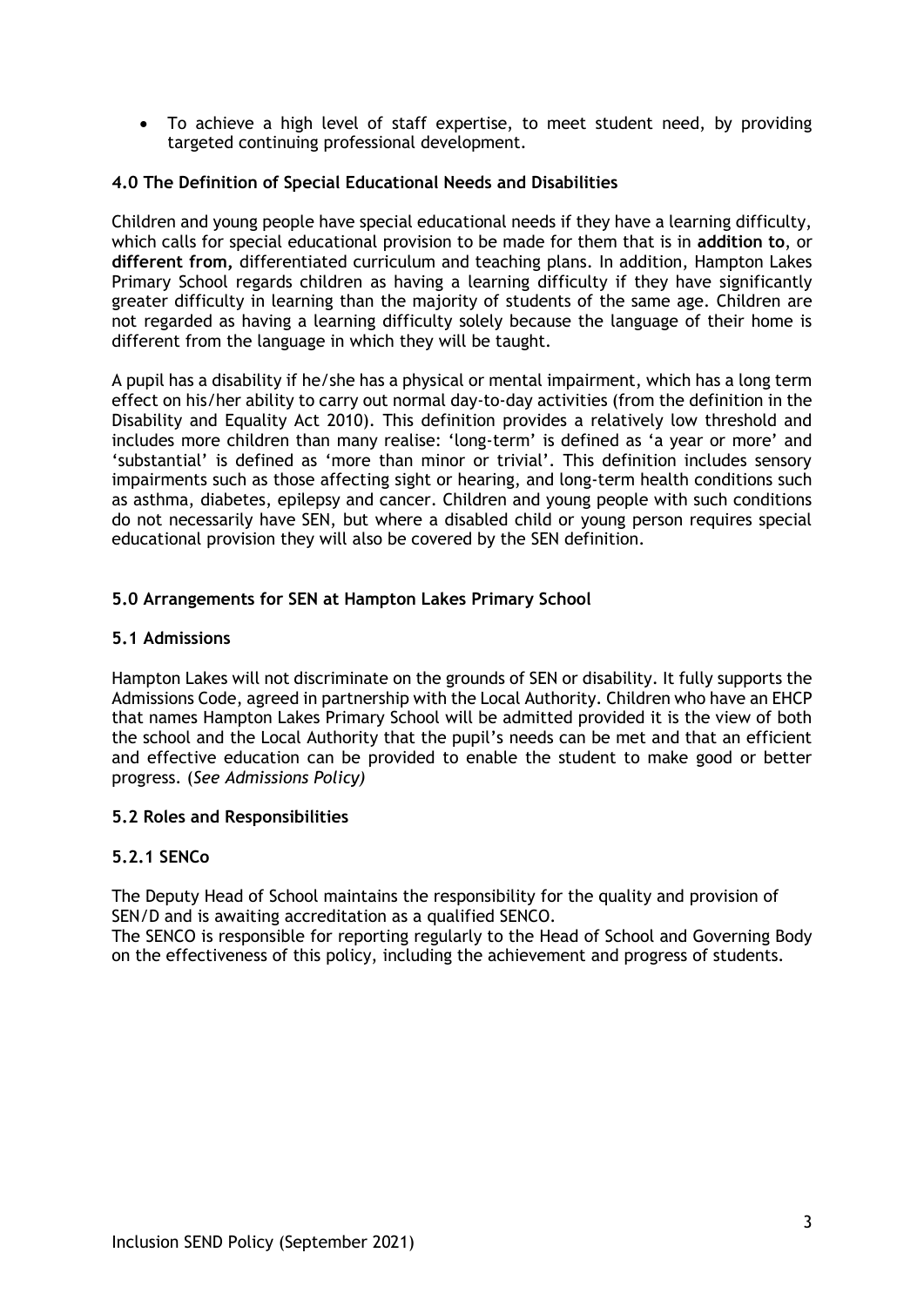#### **SENDCo – Contact Details**

Mrs Katie Steel [Ksteel@hamptonlakesprimary.org.uk](mailto:Ksteel@hamptonlakesprimary.org.uk) 01733 246826 **Head of School – Contact Details**

Miss Zoe Trigg [ZTrigg@hamptonlakesprimary.org.uk](mailto:ZTrigg@hamptonlakesprimary.org.uk) 01733 246826

In line with the recommendations in the SEN Code of Practice 2014, the Deputy Head of School/SENDCo will oversee the day-to-day operation of this policy by:

- Maintaining and evaluating the SEND provision and provision for vulnerable learners.
- Identifying and recording children with SEND, highlighting needs, objectives and strategies to support progress.
- Maintain a record of provision for SEND, identifying those in receipt of additional SEN support from the college's devolved budget, those in receipt of High Needs Funding and those with EHC Plans.
- Co-ordinating provision for children with SEND.
- **ELIA** Liaising with, and advising, teachers, key workers and teaching assistants.
- **Contributing to the in-service training of staff.**
- Implementing and carrying out a programme of Annual Reviews for all those with Statements and EHC Plans. Complying with requests from the EHC Plan Co-ordinator to participate in reviews.
- Overseeing the records of all children with Special Educational Needs.
- **Example 20 Ferral controllery in the Cocal Authority to request High Needs funding** and/or an Education Health and Care Plan when it is suspected, on strong evidence arising from previous intervention (additional SEN support from devolved budget), that a student may have a special educational need which will require significant support.
- Overseeing the smooth running of transition arrangements and transfer of information for Foundation Stage, Year 6 pupils.
- Monitoring the school's system for ensuring that One Page Profiles and Co-ordinated Plans, where it is agreed they will be useful for a child with special educational needs, have a high profile in the classroom and with children.
- Evaluating regularly the impact and effectiveness of all additional interventions for SEND pupils.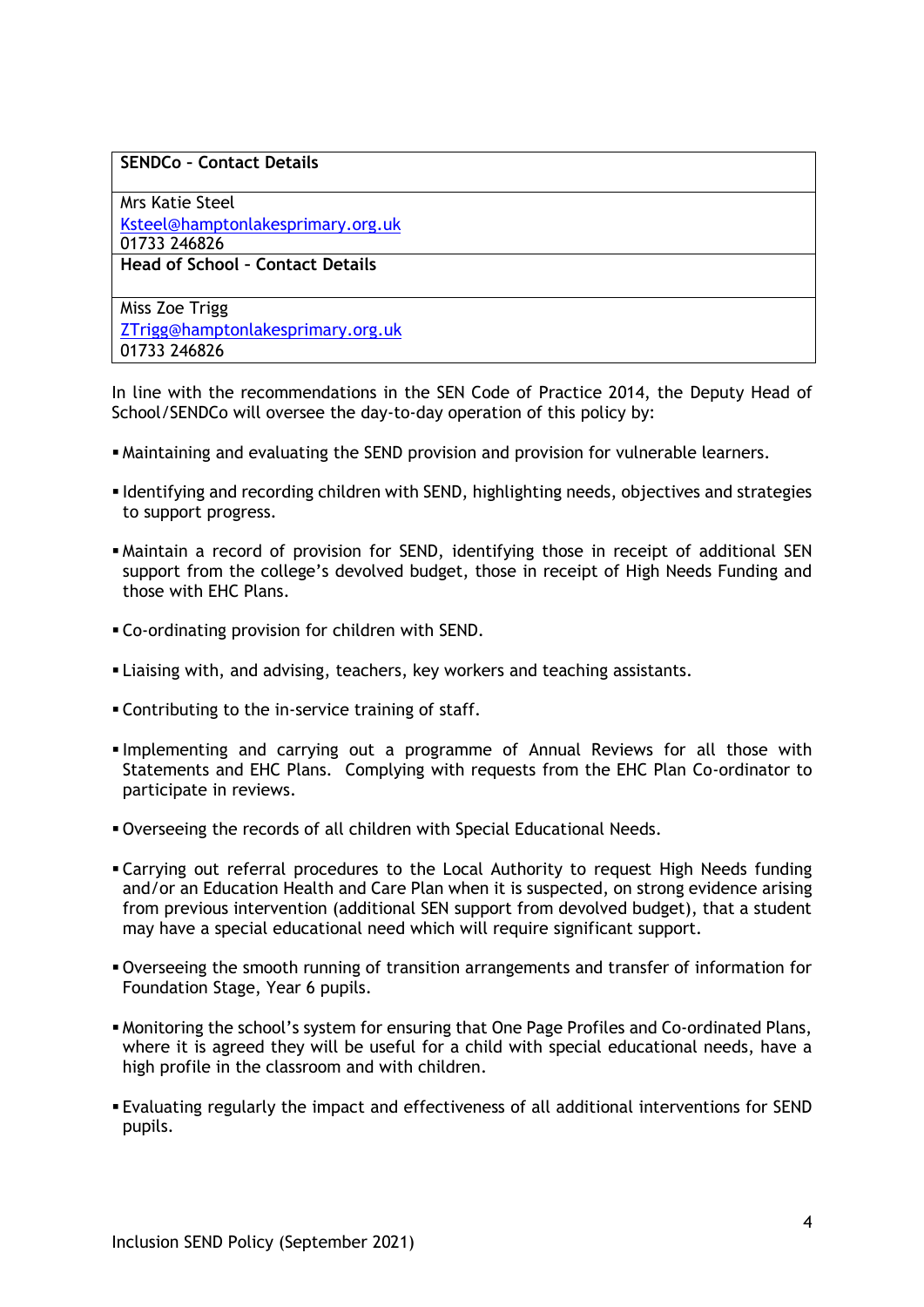- **Example 2** Liaising and consulting sensitively with parents and families of children on the SEN list, keeping them informed of progress and listening to their views of progress, in conjunction with class teachers.
- **EXECO Attending area SENCo network meetings and training as appropriate.**
- **.** Liaising with the school's SEND Governor, keeping him/her informed of current issues regarding provision for children with Special Educational Needs (nationally, locally and within school).
- **Example 2** Liaising closely with a range of outside agencies to support vulnerable learners.

## **5.2.2 Staff**

**All staff at Hampton Lakes Primary School have a responsibility for maximising achievement and opportunity of vulnerable learners**, specifically **all** teachers are teachers of pupils with identified SEND and EAL. All staff are aware of their responsibilities towards vulnerable learners and a positive and sensitive attitude is shown toward all students at all times.

*'Teachers are responsible and accountable for the progress and development of pupils in their class, including where pupils access support from teaching assistants or specialist staff.'*

*SEND Code of Practice 0-25 Years, July 2014*

# **5.3 Complaints**

If parents have concerns relating to the provision for children with SEN or EAL, they should firstly raise them with the class teacher. The SENDCo or Head of School should then be informed if a resolution has not been found. Then, if they are not satisfied, parents should refer their concerns to the Executive Headteacher. In the case of an unresolved complaint, the issue should be taken through the general Governors' complaints procedure *(see separate Complaints Policy).*

## **6.0 The identification, assessment and provision for Children with SEN/D**

# **6.1The kinds of SEN provided for at Hampton Lakes Primary School:**

As an inclusive school, we do not seek to closely define the SEN for which we make provision. Our aim is to include those children with identified SEND from our local community as best we can.

In admitting children with SEN, we expect to have collaborative and informative discussions with the pupils' families and the Local Authority to ascertain the suitability of our provision.

We understand that it is initially our responsibility to make provision for a pupil with SEN through the school's devolved SEN budget. Thereafter, we are aware of the process of applying for High Needs Funding if the pupil's and the school's needs make that a necessity.

As a mainstream school there may be occasion whereby the needs of a pupil are so significant, severe or profound that as a mainstream school we are unable to provide suitable provision, to the extent that we may discuss whether they would be best placed in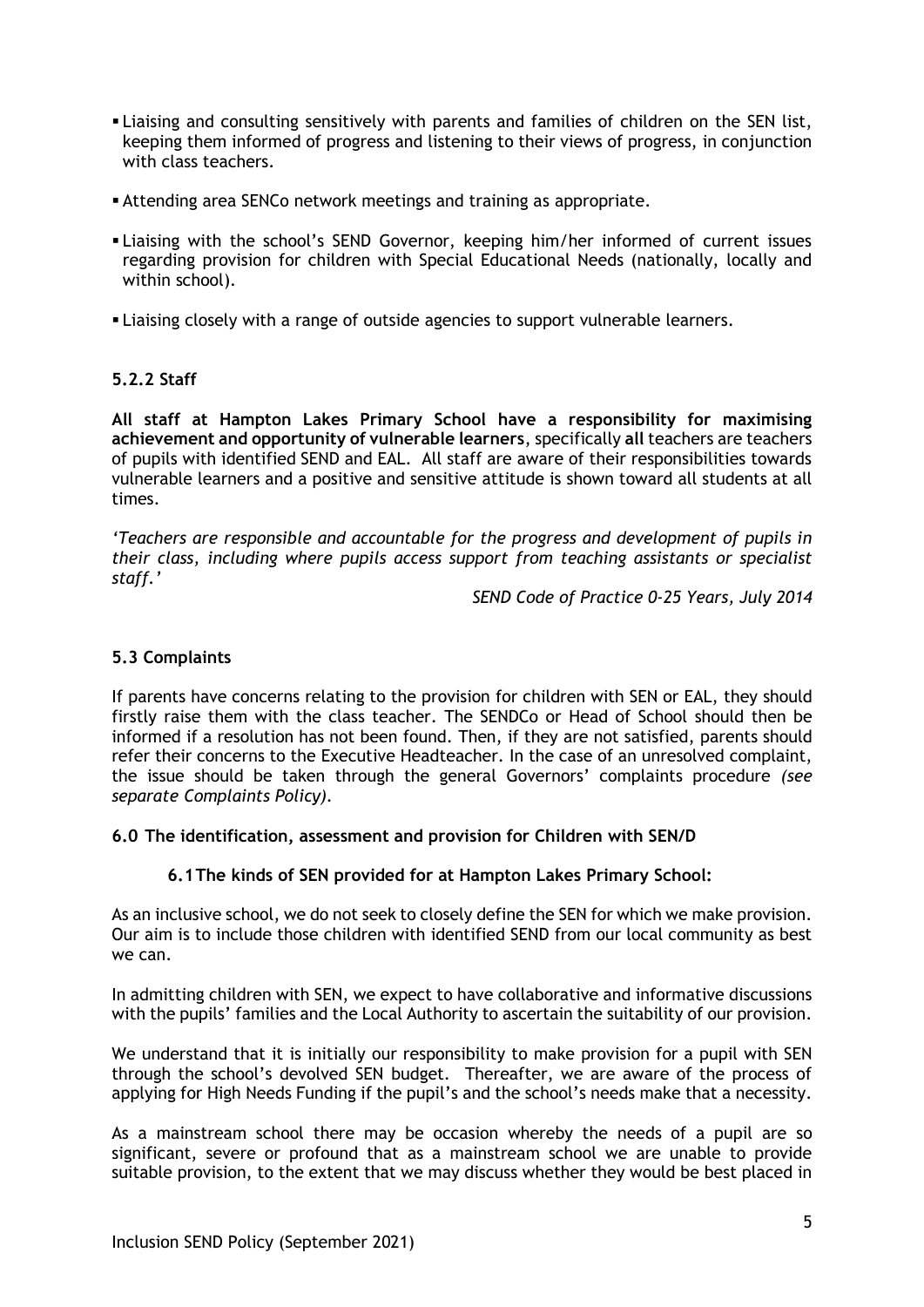a special school. We expect that this would include an assessment of the needs of each student and constructive conversations with both parents, the Local Authority and other agencies.

## **6.2 Graduated Support**

The Code of Practice outlines a graduated response to pupils' needs, recognising that there is a continuum of need matched by a continuum of support:

- **Universal Provision:** well differentiated, quality first teaching, including where appropriate, the use of small group interventions;
- **Targeted Provision:** students require intervention which is **additional to** or **different from**  the well differentiated curriculum offer for all students. Students requiring this level of support will have their provision outlined in a **Coordinated Plan;**
- **Education Health Care Plans:** students with complex needs, supported through a personalised approach / provision. (Students with a Statement of Educational Need will be reviewed and assessed, with the support of the Local Authority, and transferred as appropriate to an Education Health Care Plan).

## **6.3 Identification**

When identifying the needs of a pupil with SEND, we refer to the four broad areas of need as detailed in the Code of Practice (2014, p.86). These are as follows:

*Communication and Interaction* - this includes children with speech, language and communication needs (SLCN) and those who fall on the autistic spectrum (ASD).

*Cognition and Learning* - this includes children who demonstrate features of moderate, severe or profound learning difficulties or specific learning difficulties such as dyslexia, dyscalculia and dyspraxia.

*Social, Mental and Emotional Health* - this includes children who may be withdrawn or isolated, displaying disruptive or disturbing behaviour and underlying mental health difficulties, e.g. anxiety, depression. Other children may have features of hyperactivity, concentration difficulties and/or impulsive behaviours or attachment disorder.

*Sensory and/or Physical* - this includes children with sensory impairment, visual impairment, hearing impairment or multisensory impairments and physical difficulties which may require ongoing support and specialist equipment.

Early identification is essential if progress and attainment are to be maximised. A variety of methods are used to identify possible SEN/D. These include:

- Baseline and end-of-key-stage assessments
- Reading / spelling ages causing concern
- Tracking individual pupil progress over time, including academic, mental, emotional and social
- **E** Feedback from teachers and teaching assistants
- Parental concerns
- Information from previous schools or pre-school settings
- Information obtained from additional, more in-depth assessments, where appropriate
- Information from other specialist services.

Where a pupil is identified as having SEN/D, we take action to remove barriers to learning and put effective special educational provision in place. This information is then used to create and maintain a central SEN/D register and provision map that sets out the level of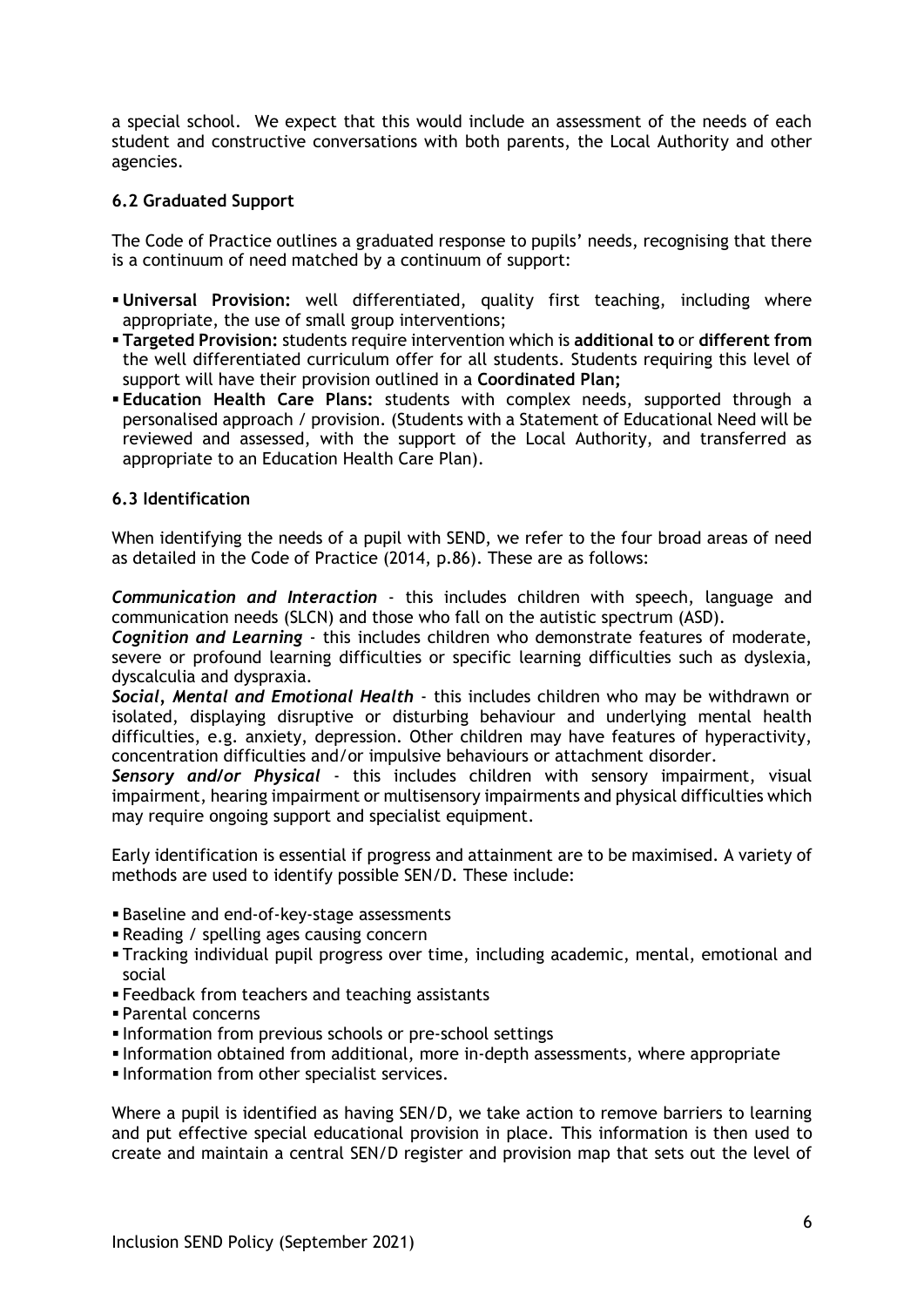need and the support / resources needed. All stakeholders will be provided with this information.

This SEN/D support takes the form of a cycle through which provision is revisited, refined and revised with a growing understanding of the pupil's needs and what supports the pupil in making good progress and securing good outcomes. This may highlight where the support of more specialist expertise is required.

#### **6.4 Provision**

In addition to differentiated work provided by teachers, vulnerable learners and pupils with SEND may receive a combination of the following approaches:

- Small group withdrawal (time-limited and carefully monitored)
- Individual class support / individual withdrawal
- **EXEC** Access to materials in translation, where necessary
- In class support for small groups with a Teaching Assistant working with the classroom teacher
- **E** Learning Mentors
- **E** Home Learning Club
- Key vocabulary and spelling
- Supported reading strategies

Specialist differentiation of resources including, visual timetables, work stations sensory resources, writing slopes, pencil grips, coloured overlays

- Social skills groups
- Therapeutic input
- Additional specialist time to devise interventions and means of measuring impact
- Alternative provision, such as an extended EYFS in Y1 and Y2

Some children may have an amended timetable to support additional development of literacy and numeracy, medical needs, or behavioural and social needs.

#### **6.5 Review**

The effectiveness of the support and interventions and their impact on the pupil's progress is reviewed at least termly. The impact and quality of the support and interventions is evaluated, along with the views of the pupil and their parents. Staff, working with the SENCO, will revise the support in light of the pupil's progress and development, deciding on any changes to the support and outcomes in consultation with the parent and pupil. This usually takes place at SEND Review meetings each term.

## **6.6 Education Health Care Plans**

Where, despite the school having taken relevant and purposeful action to identify, assess and meet the SEN of the child or young person, the child or young person has not made expected progress, the school will consult the Local Authority threshold document and decide if it is appropriate to pursue an Educational, Health and Care Needs assessment. The co-ordinated or SEND School Support plan is used to provide evidence of the school's provision and impact on the child's outcomes. Parents have the right to request an EHC Needs assessment through the Local Authority.

All children with an EHCP will have access to all arrangements for pupils on the Hampton Lakes Primary SEN record and appropriate Targeted Provision; complex needs will be assessed and supported through a personalised approach.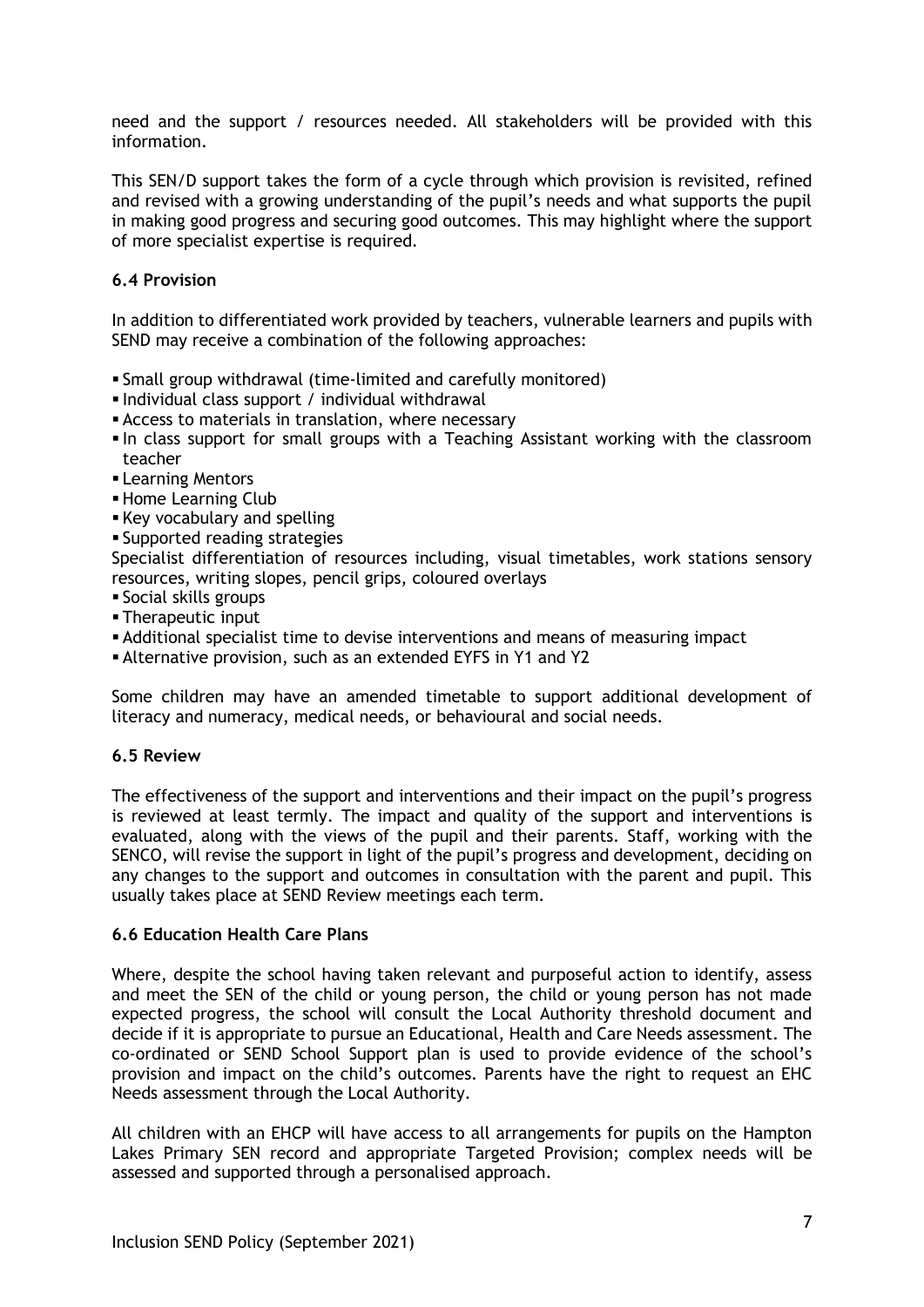Education Health Care Plans are statutory documents and must be reviewed annually.

## **6.7 Exiting the SEN/D Record**

If it is felt that children are making progress which is sustainable then they may be taken off the Record of Inclusion. If this is the case then the views of the teacher, SENCo, pupil and parents need to be taken into account, as well as that of any other professionals involved with the child. If it is agreed by all to take the pupil off of the record, all documents will be kept until the pupil leaves the school (they will be passed on to the next setting). The pupil will continue to be monitored through the school's usual monitoring procedures. If it is felt that the pupil requires additional assistance in the future, then the procedures set out in this policy will be followed.

## **6.8. Summary of the Graduated Response**

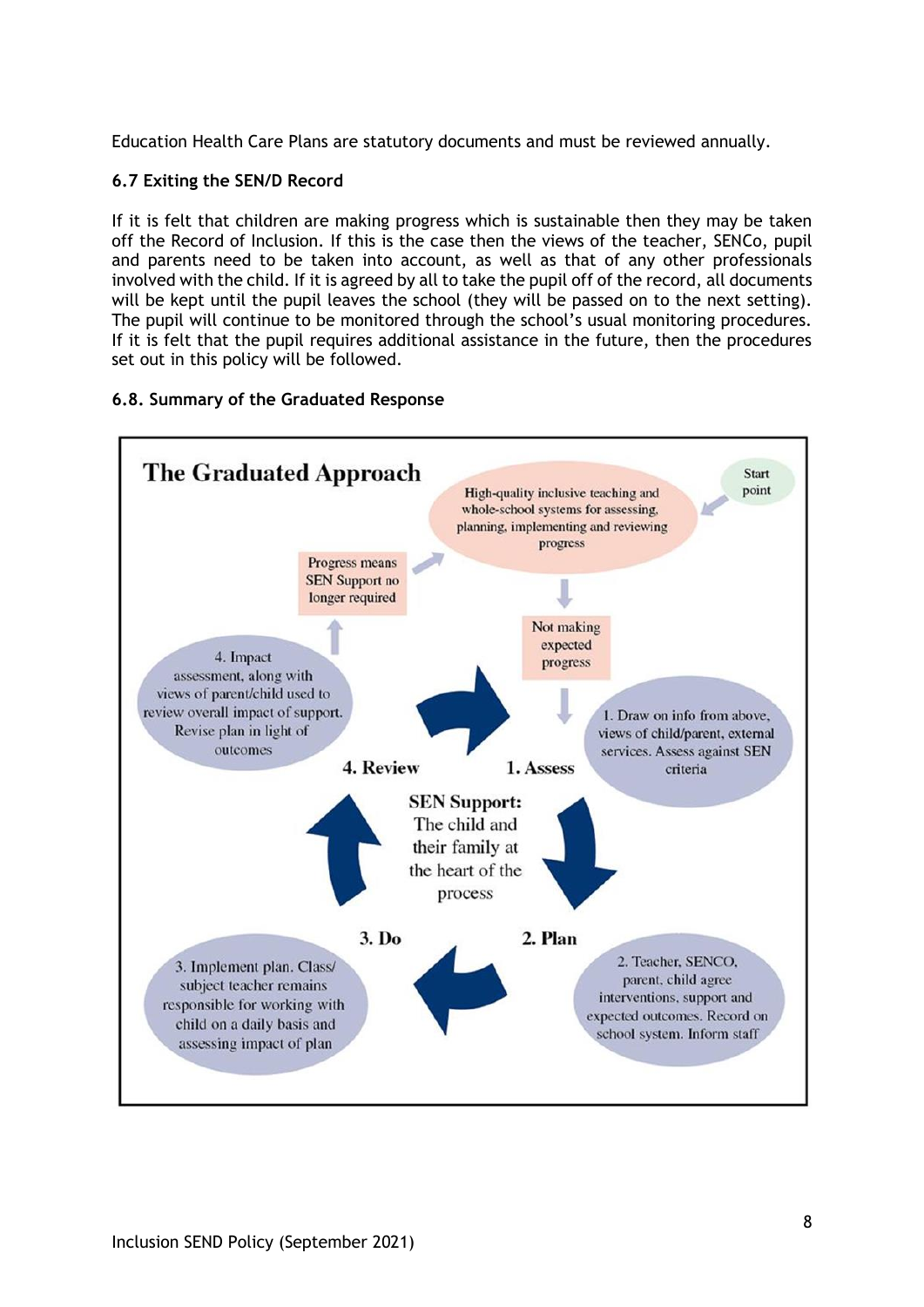## **7.0 Supporting Students and Families**

We strive to work with pupils and their families to meet and agree on their SEN needs and the necessary provision. The school's SEN Information Report provides detailed information for parents on the provision we make for SEN pupils and can be found on the Hampton Lakes Primary School website.

Peterborough City Council have also produced a Local Offer to support parents to make informed choices and to signpost them to different services: [https://www.peterborough.gov.uk/residents/special-educational-needs/local-offer/what](https://www.peterborough.gov.uk/residents/special-educational-needs/local-offer/what-is-the-local-offer/)[is-the-local-offer/](https://www.peterborough.gov.uk/residents/special-educational-needs/local-offer/what-is-the-local-offer/)

Family Voice are an organisation that can also provide support and assistance for families with children who have additional needs: [http://www.familyvoice.info](http://www.familyvoice.info/)

The Local Authority employs a Parent Partnership Officer, Marion Deeley, to offer impartial advice, advocacy and information to parents about the SEN process and their rights (contact details[: pps@peterborough.gov.uk](mailto:pps@peterborough.gov.uk) or 01733 863979). The Parent Partnership Officer can also support parents to access Independent Supporters to help them through the EHC assessment process.

#### **8.0 Supporting Students at school with medical conditions**

The school recognises that pupils at school with medical conditions should be properly supported so that they have full access to education, including school trips and physical education. Some children with medical conditions may be disabled and where this is the case the school will comply with its duties under the Equality Act 2010. Some may also have special educational needs (SEN) and may have an Education, Health and Care (EHC) plan which brings together health and social care needs.

#### **9.0 Monitoring and Evaluation of SEND**

The effectiveness of the school's Inclusion (SEND) policy and provision is evaluated through:

- **Monitoring the quality of learning and teaching**
- **Tracking and analysis of pupil progress and intervention data**
- Monitoring of procedures and practice by the Senior Leadership Team and SEND governor
- Pupil Progress meetings
- Regular meetings with students, parents and staff, both formal and informal.

**APPROVED BY GOVERNORS:**

| <b>SIGNATURE</b> | <b>NAME</b> | ה∆רּ |
|------------------|-------------|------|